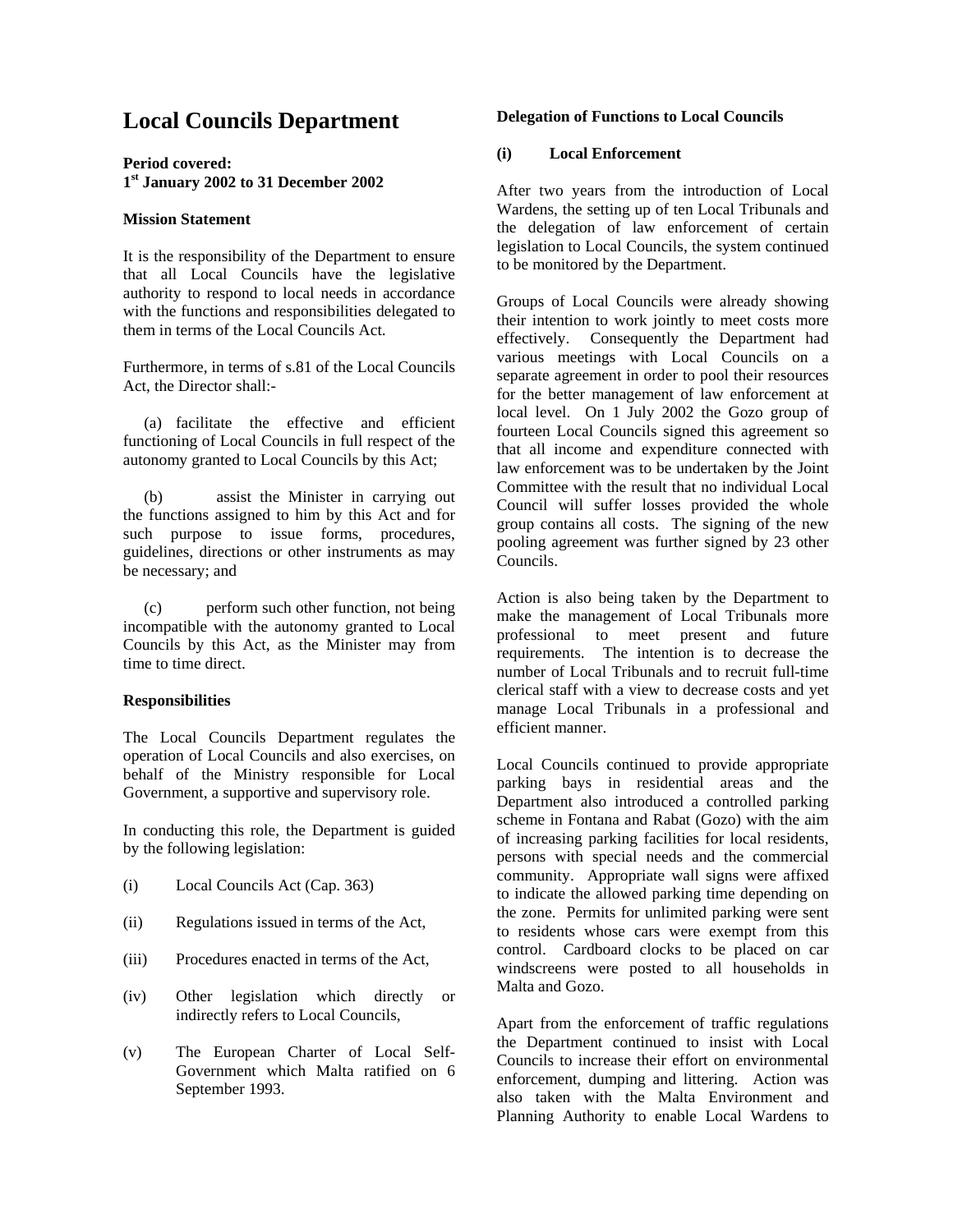report breaches of building permits including those in rural areas.

## **(ii) Devolution of Temporary Permits**

With the enactment of legislation in December 2001 to make provisions for the regulation of commercial activities by the establishment of a trade regulatory authority and to transfer from the Police all licences which are not related to public order or security, certain permits of an occasional or temporary nature were to be issued by Local Councils in terms of prescribed regulations. Apart from acting as agents for the renewal or application for a commercial licence, as from 1 June 2002 Local Councils bacame the competent authorities to issue permits for public show, exhibition, small games, a fair, a tombola, any public entertainment or similar activities in any locality and on certain days. Regulations were published to this effect so that Local Councils would be in a position to process applications in a uniform manner and to control breaches of any condition laid down on such permits.

These activities include open air markets, Kiddie Ride and automatic vending machines, deposit of building and other material in a public place, use of cranes and heavy machinery, placing of tables and chairs on certain days, placement of kiosks and occasional entertainment. Regulations provide for the right of appeal for aggrieved applicants. The same tarriffs previously applied by the Police were applied with the exception for the deposit or use of cranes and heavy machinery which was considerably decreased.

Local Councils were now in a position to act at front-office to collect fees and to receive new applications on a one-stop-basis and to control any activity in their locality which might disrupt the peaceful ambience of their residents.

## **(iii) Devolution of Government Property**

Another major project of the Department is the Devolution of Public Property to Local Councils. Applications for Government property which was not properly used or which could be better managed at local level were processed by the Department. Feasibility studies submitted by Local Councils continued to be examined leading to discussions with the Government Property Division for their consideration of the granting of a lease agreement.

Since the start of the scheme in 1999, central government passed 33 sites or properties to Local Councils and there are 55 applications under consideration. Efforts are being made to induce Local Councils to enter into public-private partnerships with the commercial community ultimately for the benefit of their residents.

Public property devolved to Councils to date include, among others, a number of public gardens, underground grain silos, a civic centre, windmills, cart-ruts, a semaphore tower, a lime kiln, a wartime shelter, a two-storey parking area and other sites.

## **(iv) Management of Local Libraries**

Agreements for Regional and Branch Libraries have been drawn up with the concurrence of the Local Councils Assocation and in collaboration with the Department of Libraries and Archives. A further 4 Local Councils have signed the agreement with the result that the locality library is now being managed at local government level. These libraries are now opening longer hours for the public and use a computerized system for the accession and issuing of books. Both the Department of Libraries and Archives and the Local Councils concerned donate an annual sum for the purchase of books. Since the start of this scheme in 1999 a total of 35 local and regional libraries have been passed to Local Councils.

## **(v) Devolution of Street Lighting**

Following Cabinet's approval that all functions related to street lighting should be devolved to Local Councils with Enemalta retaining only its regulatory role, as from 1 June 2002 these functions were devolved to thirteen (13) Local Councils who joined forces to maintain existing Street Lighting and electricity poles, and to install new street lighting. Until the end of the year a further 15 Local Councils also received the delegation of these functions.

Discussions continued with the Local Councils Association and other groups of Local Councils who are willing to take over these functions for the benefit of their residents. Detailed documentation prepared by the Department and Enemalta Corporation include all specifications to regulate workmanship according to established international standards, details of all existing and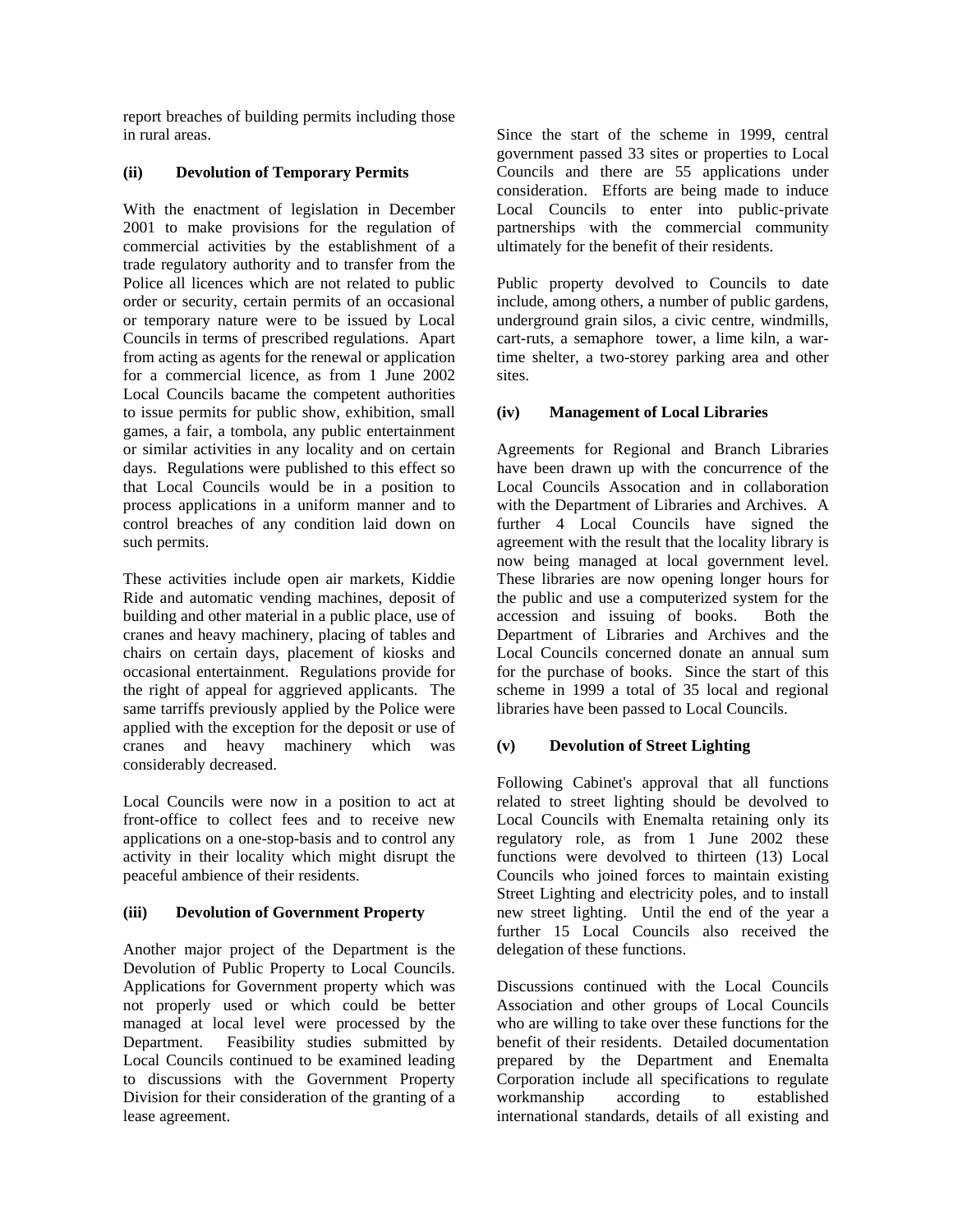approved new lamps according to their type, and precautionary and safety standards to be adopted by the contractor. A model contract was also prepared to maintain uniformity by all localities. Financing modalities were also cleared with the Ministry of Finance and an adequate sum was and will be annually included in the allocation. This delegation of functions will not be imposed on those Councils who are still refusing it.

#### **(vi) Bus Shelters**

This project is being piloted by the Local Councils Association and an agreement was reached with third parties for the erection of modern bus shelters. Following an agreement between the Malta Transport Authority and the Local Councils Association, an adequate sum was included in the allocation of Local Councils for the maintenance of bus shelters and the erection of new bus shelters.

## **(vii) Electronic policy for Local Councils**

The Department commenced the implementation of Government's electronic policy so that:

(a) all applications for services offered by Central Government will gradually be managed by Local Councils and this in a computerized and electronic format;

(b) ensure that all residents can access this electronic service through their Local Council and other public means;

(c) persons in every level of society will have the means to become computer literate.

To date Local Councils are already offering the services for:

(a) the collection of rent for government property, excluding property in Gozo, with all transaction data automatically updated in the records of the Government Property Division;

(b) the renewal of trading licences issued by the Regulatory Authorities using the computerized Licences Agency System;

(c) applications for social services offered by the Ministry for Social Policy which include the services for a Helper, Handyman, Telecare, Day Centres, Meals on Wheels, telephone discounts and applications to enter into an Old People's Home or the St Vincent de Paule Residence;

(d) an on-line Customer Care System installed in all Local Councils, Governement Departments and Corporations to monitor all complaints lodged by the public;

(e) professional websites at subsidized rates, free computer courses in State Schools and a Public Internet Access Point in every locality.

All Local Councils entered into an agreement with the Department and E-malta Commission to be responsible to offer these services from their Administrative Offices with an appropriate set-up of an efficient front-office. An E-Councillor was nominated in every locality to motivate these projects funded by an adequate sum according to the actual volume of work in the locality.

Local Councils also benefitted from free computers, state-of-the-art electronic infrastructure to cater for all computer services, Internet Centres at low prices but free for governement services.

## **(viii) Further initiatives**

• A Monitoring Unit was also set up to monitor the financial commitments of Local Councils particularly those Councils who ended their financial year in deficit, and also those Councils which featured in the annual report of the Auditor General. Action was also taken to publish regulations as recommended by the Public Accounts Committee in order to provide adequate monitoring measures by the Department for Councils not in conformity with local government financial Regulations and Procedures

• The Sebbah Pajjizek Competition was continued to involve the participation of residents and the commercial community.

The competition seeks to reward participants within a particular area for their effort to maintain general tidiness in the various categories involved or to improve and enhance localities by way of embellishments.

The success of the campaign was assured with the assistance of several business entitities who contributed with their sponsorships. In fact, 12 Categories with prizes ranging from Lm200 to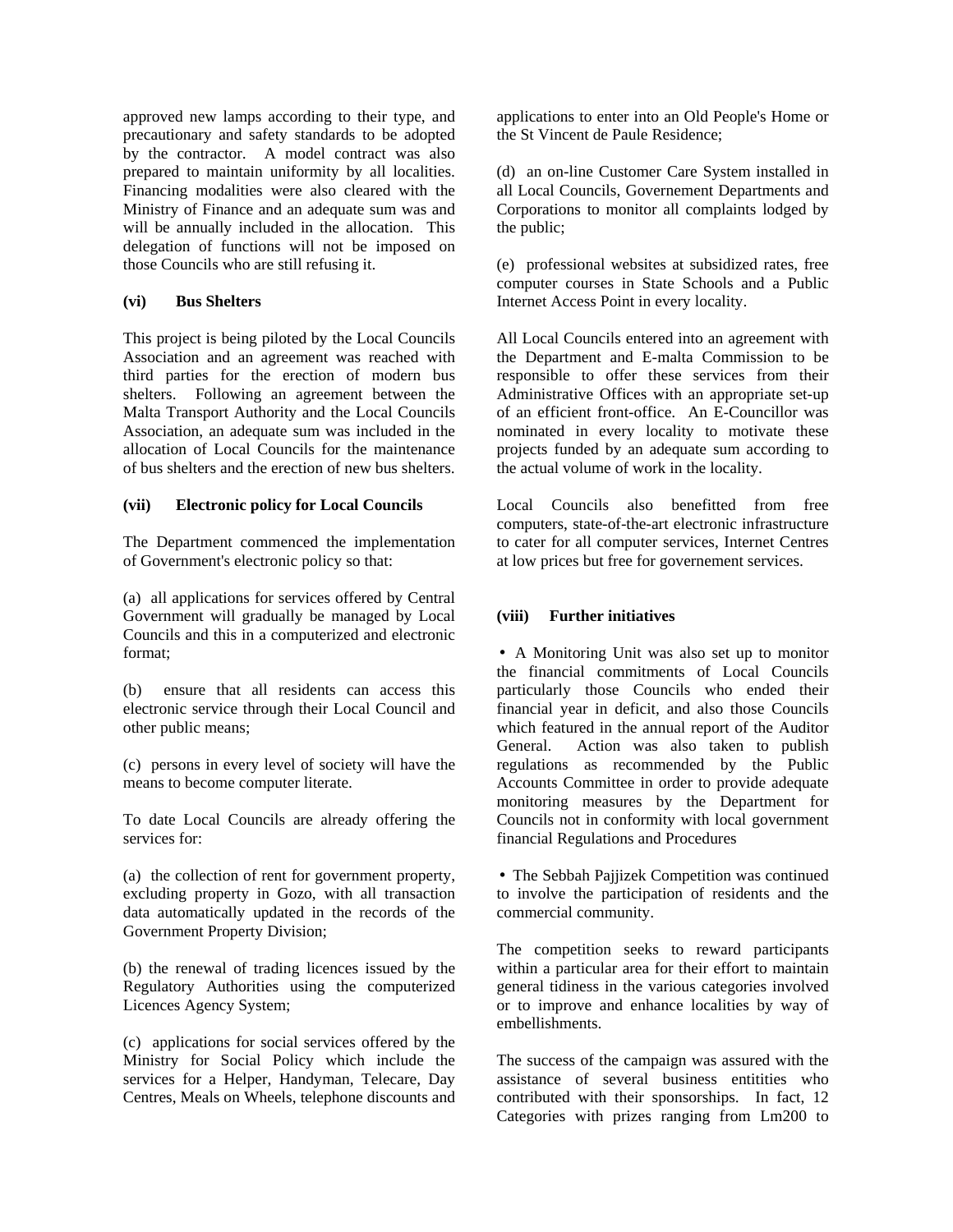Lm800 and totalling Lm8,500 were spread throughout the whole year to ensure that at any time of the year some activity was being organised.

• The technical staff of the Department continued to inspect all localities on their contract performances in order to compile regular fourmonthly reports on the efficiency and effectiveness of Local Councils. These Inspection Reports have been modified to include a comparision of the marks obtained by every Council during the same period of the previous year and another comparision with the average overall mark obtained by all localities for the current period of the report.

• During the year the Department held the following seminars:-

January - Briefing session for e-Councillors

January to October - Various briefing sessions with separate groups on Street Lighting

March - Briefing on Residents Parking Schemes

April - Briefing session for e-Councillors

May - Information session on the Trading Licences Act

May - e-government Elderly Services

June - Information sessions on One Time Permits

July - Briefing session for e-Councillors

August - Information session on Trenching Permits

December - Information sessions on new financial regulations as recommended by the Public Accounts Committee.

The Department participated in the bi-annual Steering Committee of Local and Regional Democracies (CDLR) of the Council of Europe in Strasbourg.

Participation in other sub-committees of the above Steering Committee were as follows:

(i) Draft Instrument on Regional Self-Government

(ii) Framework and Structure of local and regional authorities

The Department also participated in the following conferences overseas:

(i) Annual General Meeting of the Commonwealth Local Governement Forum in London and Winchester;

(ii) Council of Europe meeting for Local Government Ministers held in Helsinki;

(iii) Visit to Cornwall and Neath-Port Talbot County Councils on EU funding for local government projects

(iv) Official visit to Cyprus with five Mayors and the President of the Local Councils Association

#### **Amendments to Local Legislation**

During the year the Department published the following legislation:

L.N. 48 of 2002 Amendment to Eleventh Schedule to the Local Councils Act

L.N. 67 of 2002 Control of Solid discharge by Horses, Regulations, 2002

L.N. 79 of 2002 Local Councils Act (Amendment of Tenth Schedule) Regulations, 2002

L.N. 83 of 2002 Delegation of Administration of Facilities (Safi Local Council)

L.N. 93 of 2002 Delegation of Function to Local Councils (Commercial Activities Regulations) Order, 2002

L.N. 102 of 2002 Trading Licences Regulations 2002

L.N. 114 of 2002 Delegation of Street Lighting Installations Order, 2002

L.N. 119 of 2002 Activities Requiring Permit by Local Councils Regulations, 2002

L.N. 137 of 2002 Local Councils